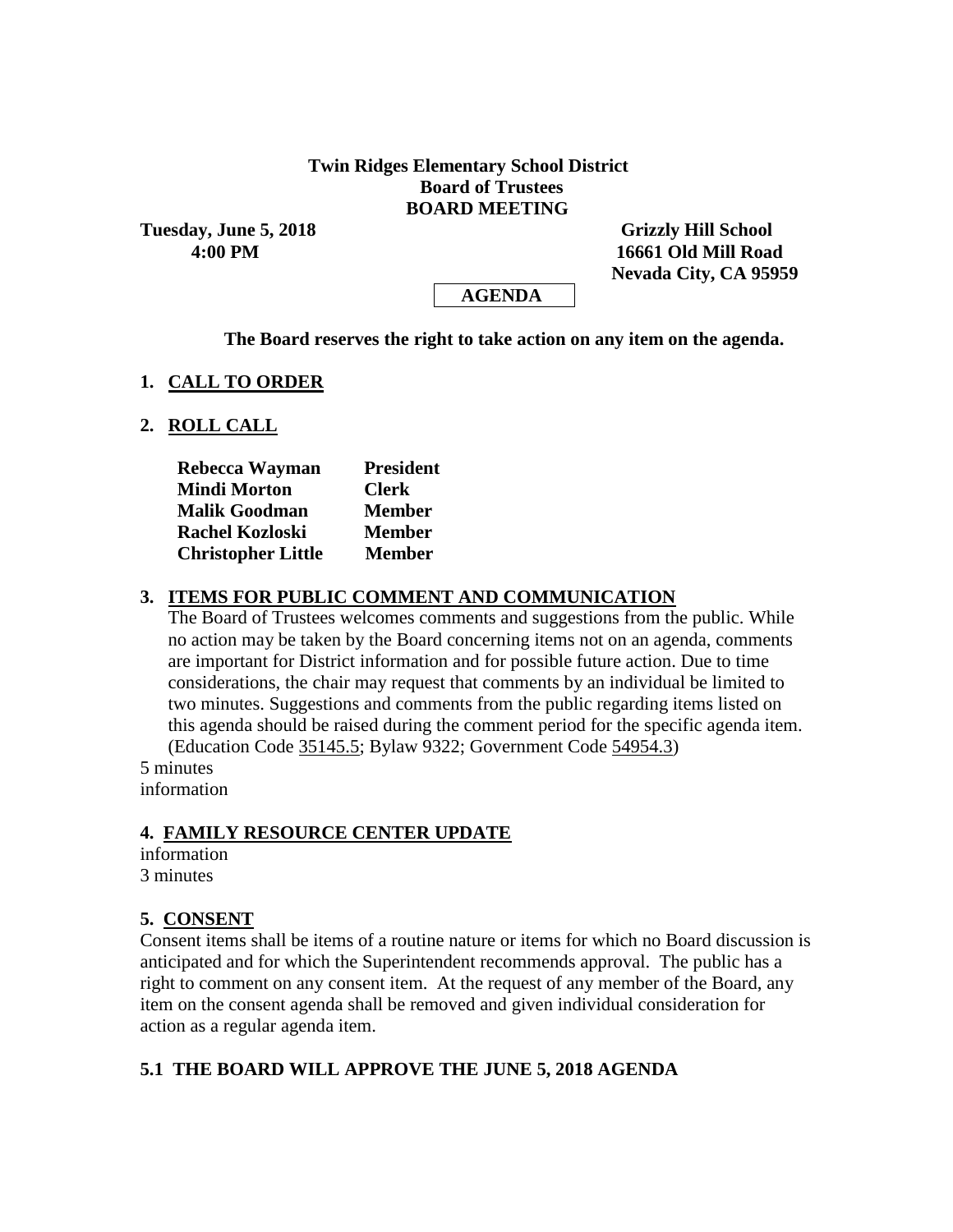# **5.2 THE BOARD WILL APPROVE THE MAY 8, 2018 MINUTES**

# **5.3 APPROVE WARRANTS**

# **5.4 APPROVE REQUEST FOR ALLOWANCE OF ATTENDANCE BECAUSE OF EMERGENCY CONDITIONS: SNOW DAYS/POWER OUTAGES** (blue backup)

# **5.5 APPROVE HIRING OF ESTHER PEARCY AS WASHINGTON SCHOOL TEACHER**

**5.6 APPROVAL OF GRAND JURY RESPONSE**

**5.7 RESCIND RIFS: 1 FTE TEACHING POSITIONS**

**5.8 RESCIND RIFS: 1 FTE CLASSIFIED POSITION**

**5.9 ACCEPTANCE OF RESIGNATION FROM THERESA GROGAN**

## **5.10 ACCEPTANCE OF RESIGNATION FROM KATHERINE HEALY**

# **5.11 ACCEPTANCE OF MRS. SMITH'S INTENT TO RETIRE WITH ACCEPTANCE OF THE DISTRICT'S OFFER AS OUTLINED IN RESOLUTION #18-12**

#### **6. TEACHERS REPORT**

5 minutes Discussion

a. Washington School Enrollment

| Grade           | $\mathbf{r}$<br>A |  |  |  |  | $\mathbf{r}$<br>`otal |
|-----------------|-------------------|--|--|--|--|-----------------------|
| <b>Students</b> |                   |  |  |  |  |                       |

b. Grizzly Hill School Enrollment

| Grade           | <b>TK/K/1</b> |     |  | - |     | C | <b>TITLE</b><br>'otal |
|-----------------|---------------|-----|--|---|-----|---|-----------------------|
| <b>Students</b> | /9/1          | . . |  |   | . . | - | υJ                    |

# **7. AFTER SCHOOL PROGRAM**

5 minutes Action/information

# **8. APPROVE UPDATED 2017-20 LCAP FOR 17-18 THROUGH 19-20**

Superintendent recommends approval

A copy of the LCAP is available for viewing in the TRESD office.

5 minutes (white backup)

Action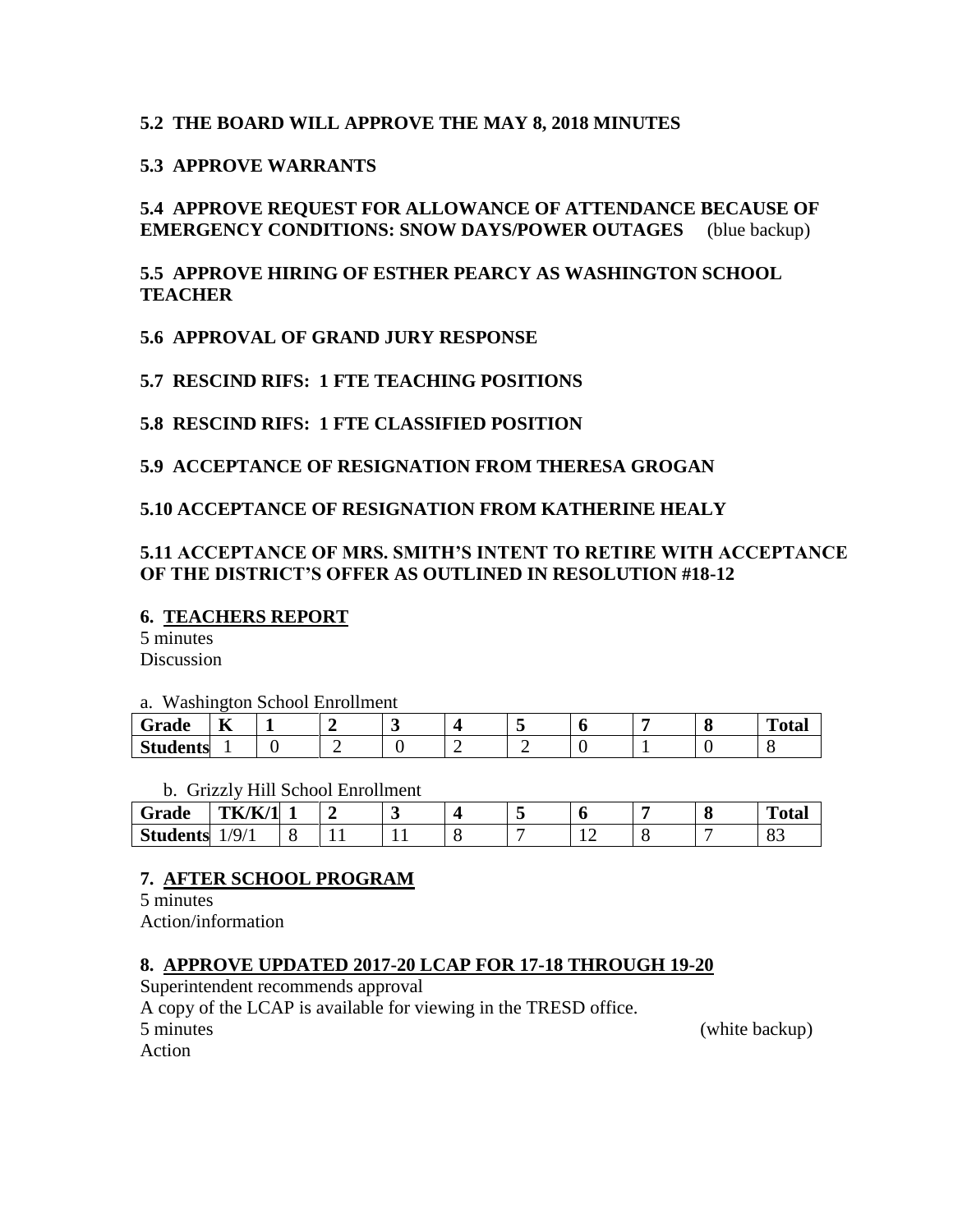# **9**. **APPROVE RESOLUTION 18-16: APPROVAL AND CERTIFICATION OF THE 2018/2019 ADOPTED BUDGET**

Presentation of the 18-19 School year budget. Superintendent recommends approval 5 minutes (grey backup) Action

# **10. APPROVE RESOLUTION 18-17: TRANSFER BETWEEN EXPENDITURES ON THE 2017-18 SCHOOL BUDGET**

Action

# **11. APPROVE RESOLUTION 18-18: TEMPORARY TRANSFER OF CASH BETWEEN FUNDS FOR 2017-18**

Action

2 minutes (beige backup)

# **12. ESTIMATED 2018-19 EDUCATION PROTECTION ACCOUNT EXPENDITURES**  2 minutes (green backup)

Information

## **13. EDUCATOR EFFECTIVENESS FINAL REPORT FOR EXPENDITURES BETWEEN JULY 1, 2015 AND JUNE 30, 2018**

Information

2 minutes (beige backup)

# **14. BIIG INTERNET UPDATE**

3 minutes Information

# **15. PROCESS TO REPLACE BOARD MEMBER**

5 minutes Information

# **16. APPROVE RESOLUTION # 18-13: RESOLUTION CALLING GENERAL DISTRICT ELECTION**

3 minutes

Action (orchid backup)

# **17. APPROVAL OF RESOLUTION #18-14: RECOGNITION OF SERVICE TO TWIN RIDGES ELEMENTARY MRS. CHERYL SMITH**

# **18. APPROVAL OF RESOLUTION #18-15: RECOGNITION OF SERVICE TO TWIN RIDGES ELEMENTARY MRS. REBECCA WAYMAN**

(blue backup)